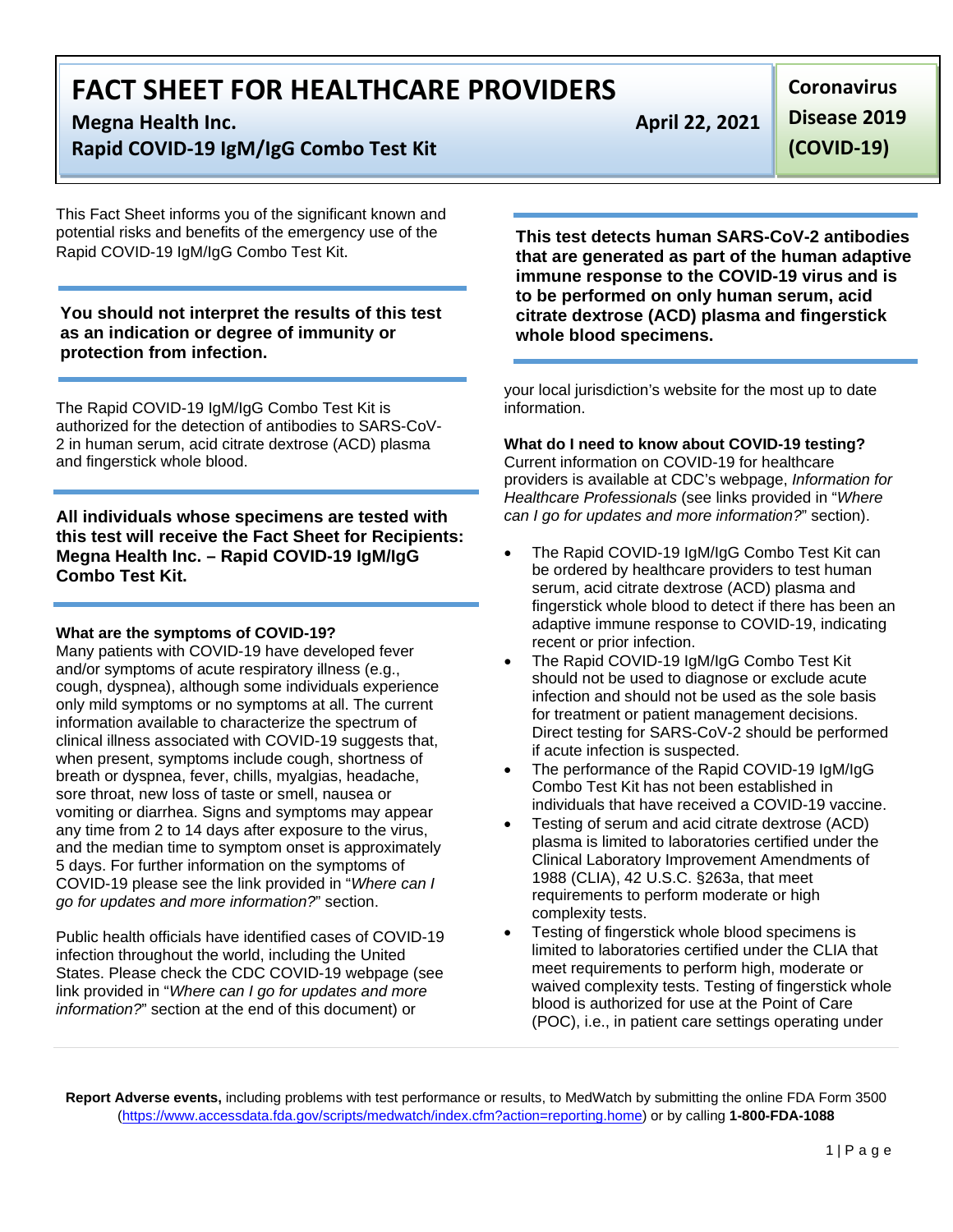### **Megna Health Inc. April 22, 2021 Rapid COVID-19 IgM/IgG Combo Test Kit**

a CLIA Certificate of Waiver, Certificate of Compliance, or Certificate of Accreditation.

Please refer to the Rapid COVID-19 IgM/IgG Combo Test Kit instructions for use for additional information.

Specimens should be collected with appropriate infection control precautions. Current guidance is available at the CDC's website (see links provided in "*Where can I go for updates and more information?*" section).

When collecting and handling specimens from individuals suspected of being infected with COVID-19, appropriate personal protective equipment should be used as outlined in the CDC *Interim Laboratory Biosafety Guidelines for Handling and Processing Specimens Associated with Coronavirus Disease 2019 (COVID-19)*. For additional information, refer to CDC *Interim Guidelines for Collecting, Handling, and Testing Clinical Specimens from Persons Under Investigation (PUIs) for Coronavirus Disease 2019 (COVID-19) (*see links provided in "*Where can I go for updates and more information?*" section).

**What does it mean if the specimen tests positive for antibodies against the virus that causes COVID-19?** A positive test result with the SARS-CoV-2 antibody test indicates that antibodies to SARS-CoV-2 were detected, and the individual has potentially been exposed to COVID-19.

Antibodies to SARS-CoV-2 are generally detectable in blood several days after initial infection. Individuals may have detectable virus present for several weeks following seroconversion. If antibodies are present, it often indicates a past infection but does not exclude recently infected patients who are still contagious.

The clinical significance of a positive antibody result for individuals that have received a COVID-19 vaccine is unknown.

*It is unknown how long antibodies to SARS-CoV-2 will remain present in the body after infection and it is not known if they confer immunity to infection.*

**Coronavirus Disease 2019 (COVID-19)**

*Incorrect assumptions of immunity may lead to premature discontinuation of physical distancing requirements and increase the risk of infection for individuals, their households and the public.* 

*Regardless of the test result, individuals should continue to follow CDC guidelines to reduce the risk of infection, including social distancing and wearing masks.*

False positive results may occur due to cross-reactivity from pre-existing antibodies or other possible causes.

The Rapid COVID-19 IgM/IgG Combo Test Kit has been designed to minimize the likelihood of false positive test results. However, in the event of a false positive result, risks to the patient include the following: risk of infection by exposure to persons with active COVID-19. If a recent infection is suspected a false positive result may lead to a recommendation for isolation of the patient, monitoring of household or other close contacts for symptoms, patient isolation that might limit contact with family or friends and may increase contact with other potentially COVID-19-infected patients, limits in the ability to work, or other unintended adverse effects.

#### *Due to the risk of false positive results, confirmation of positive results should be considered – using a second, different antibody assay that detects the same type of antibodies.*

Laboratory test results should always be considered in the context of clinical observations and epidemiological data in making patient management decisions.

All laboratories using this test must follow the standard testing and reporting guidelines according to their appropriate public health authorities.

**What does it mean if the specimen tests negative for antibodies against virus that causes COVID-19?** A negative test result with this test means that SARS-CoV-2 specific antibodies were not present in the specimen above the limit of detection. *However,*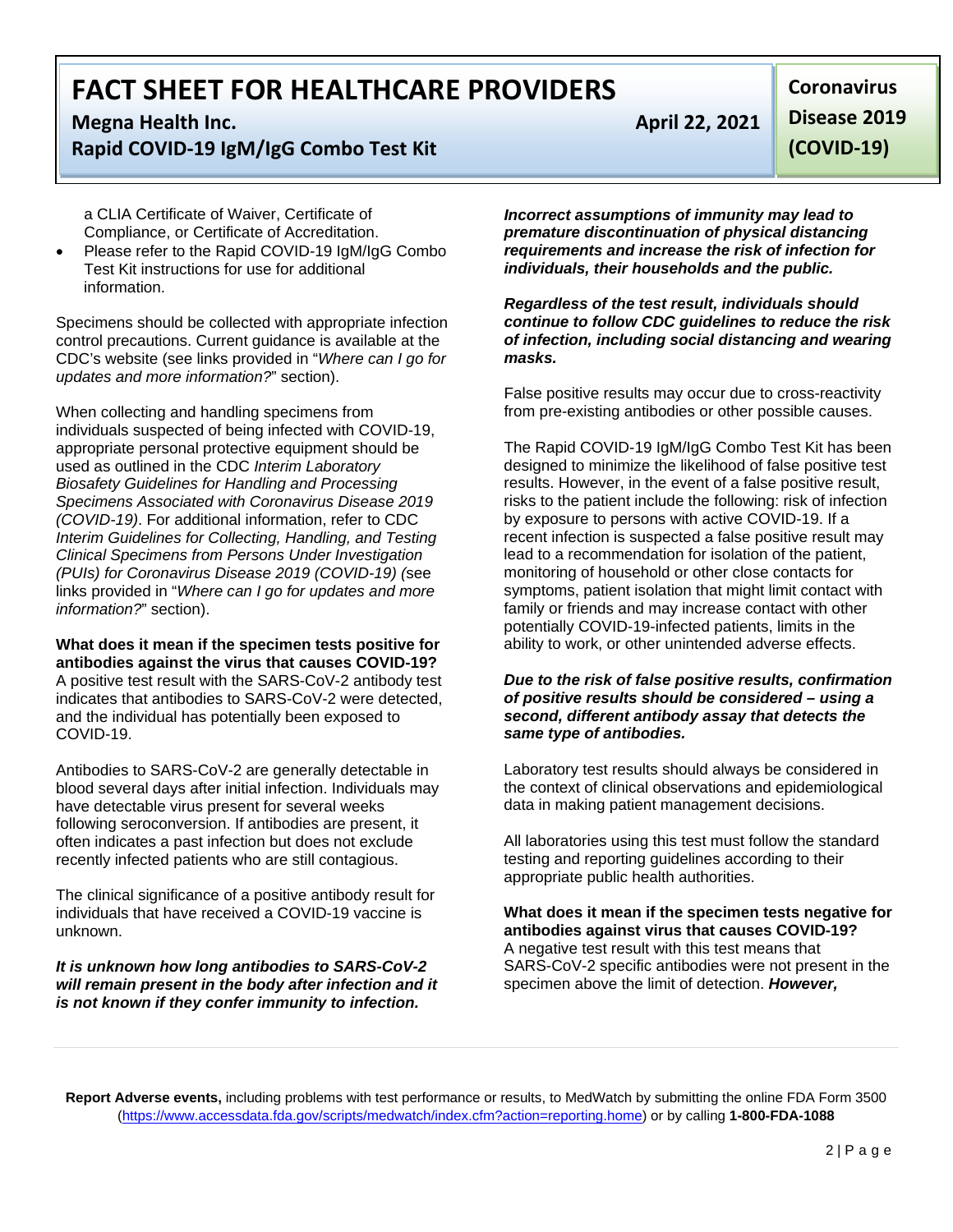**Megna Health Inc. April 22, 2021** 

**Rapid COVID-19 IgM/IgG Combo Test Kit** 

*patients tested early after infection may not have detectable antibodies despite active infection; in addition, it is not certain that all infected patients will develop a detectable antibody response to SARS-CoV-2 infection. A negative result should not be used to rule out infection. Direct testing of SARS-CoV-2 should be performed if acute infection is suspected.*

The absolute sensitivity of the Rapid COVID-19 IgM/IgG Combo Test Kit is unknown.

The clinical significance of a negative antibody result for individuals who have received a COVID-19 vaccine is unknown.

Risks to a patient of a false negative result include: restriction of activities potentially deemed acceptable for patients with evidence of an antibody response to SARS-CoV-2, lack of monitoring of infected individuals and their household or other close contacts for symptoms resulting in increased risk of spread of COVID-19 within the community, or other unintended adverse events

The performance of this test was established based on the evaluation of a limited number of clinical specimens. The clinical performance has not been established in all circulating variants but is anticipated to be reflective of the prevalent variants in circulation at the time and location of the clinical evaluation. Performance at the time of testing may vary depending on the variants circulating, including newly emerging strains of SARS-CoV-2 and their prevalence, which change over time.

#### **What is an EUA?**

The United States FDA has made this test available under an emergency access mechanism called an Emergency Use Authorization (EUA). The EUA is supported by the Secretary of Health and Human Service's (HHS's) declaration that circumstances exist to justify the emergency use of in vitro diagnostics (IVDs) for the detection and/or diagnosis of the virus that causes COVID-19.

**Coronavirus Disease 2019 (COVID-19)**

An IVD made available under an EUA has not undergone the same type of review as an FDA-approved or cleared IVD. FDA may issue an EUA when certain criteria are met, which includes that there are no adequate, approved, available alternatives, and based on the totality of scientific evidence available, it is reasonable to believe that this IVD may be effective at diagnosing recent or prior infection with SARS-CoV-2 by identifying individuals with an adaptive immune response to the virus that causes COVID-19.

The EUA for this test is in effect for the duration of the COVID-19 declaration justifying emergency use of IVDs, unless terminated or revoked (after which the test may no longer be used).

#### **What are the approved available alternatives?**

Any tests that have received full marketing status (e.g., cleared, approved), as opposed to an EUA, by FDA can be found by searching the medical device databases here: [https://www.fda.gov/medical-devices/device](https://www.fda.gov/medical-devices/device-advice-comprehensive-regulatory-assistance/medical-device-databases)[advice-comprehensive-regulatory-assistance/medical](https://www.fda.gov/medical-devices/device-advice-comprehensive-regulatory-assistance/medical-device-databases)[device-databases.](https://www.fda.gov/medical-devices/device-advice-comprehensive-regulatory-assistance/medical-device-databases) A cleared or approved test should be used instead of a test made available under an EUA, when appropriate and available. FDA has issued EUAs for other tests that can be found at:

[https://www.fda.gov/emergency-preparedness-and](https://www.fda.gov/emergency-preparedness-and-response/mcm-legal-regulatory-and-policy-framework/emergency-use-authorization)[response/mcm-legal-regulatory-and-policy](https://www.fda.gov/emergency-preparedness-and-response/mcm-legal-regulatory-and-policy-framework/emergency-use-authorization)[framework/emergency-use-authorization.](https://www.fda.gov/emergency-preparedness-and-response/mcm-legal-regulatory-and-policy-framework/emergency-use-authorization)